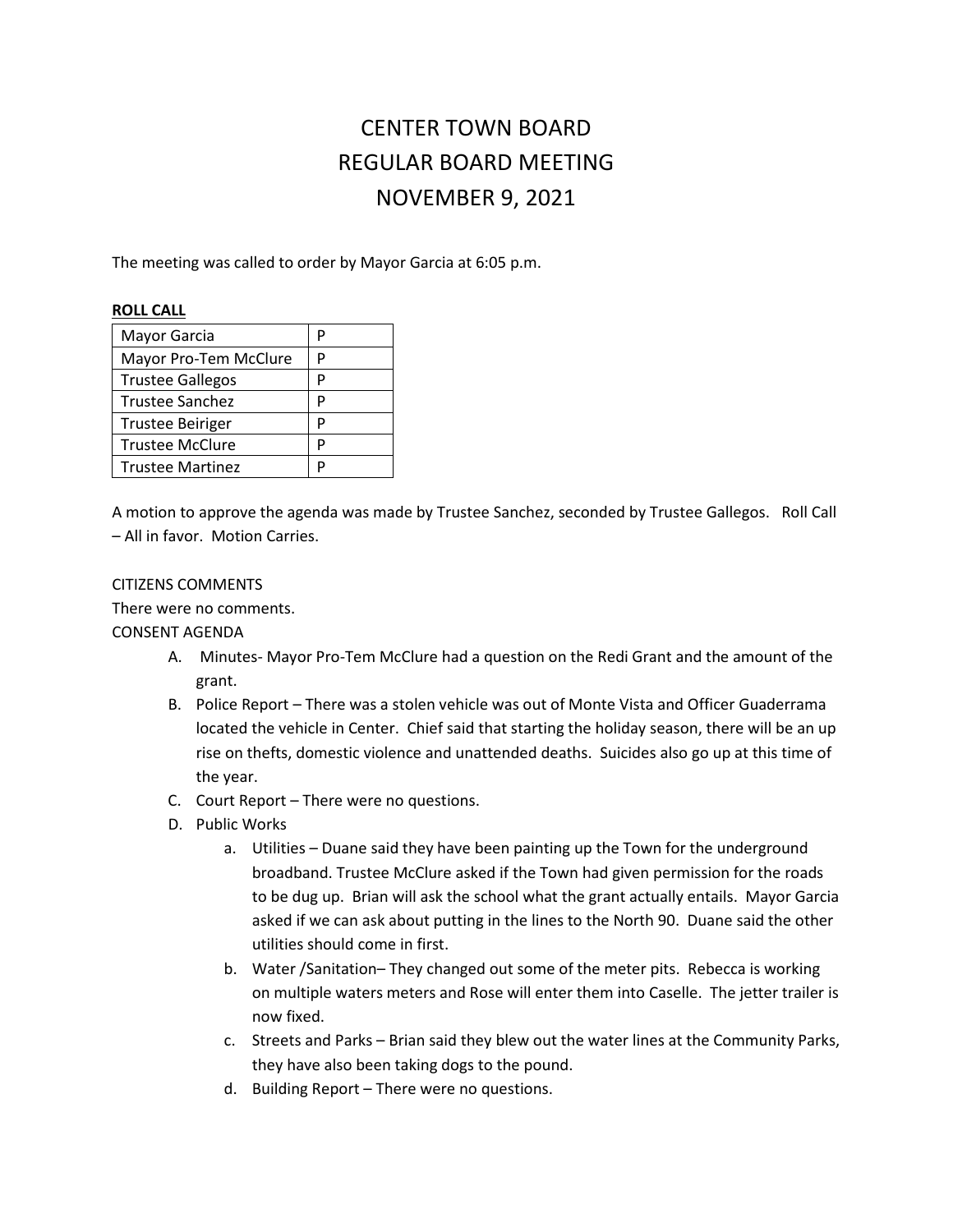A motion to approve the consent agenda was made by Mayor Pro-Tem McClure, seconded by Trustee Beiriger. Roll Call –All in favor. Motion Carries.

## PAYABLES

Jones Oil and the Wex card needs to be researched. A motion to pay the payables with the two invoices to be researched was made by Trustee McClure, seconded by Trustee Martinez. Roll Call – All in favor. Motion Carries.

## MANAGERS REPORT

Brian wanted to thank the Board for coming together and working on the budget. Brian also talked about all the grants that the Town has received and how we are accounting for them. The Town will do a supplemental budget toward the end of the year. Brian said that the Town is getting a lot of notoriety about how the Town is progressing on different projects. Mayor Pro-Tem McClure thanked Brian for taking the initiative.

#### NEW BUSINESS

- a. Community Park Brian wanted to talk about the survey that Keith has done. A lot of the responses were that the Community Park needs a lot of work. GOCO would like to see shoot for the stars projects. Brian would like to redesign the whole park. Brian would like the Board to approve an RFP to redesign the park hopefully through a grant. Trustee McClure would like a walking path at the North 90. Mayor-Pro Tem McClure would like them to look at all parks. Trustee Martinez said that Brian should go ahead and apply for the planning grant. A motion to apply for the grants was made by Trustee McClure, seconded by Trustee Beiriger. Roll Call – All in favor. Motion Carries.
- b. Board Pay Increase Brian told the Board that with everything that is going on he feels that the Board has increased in the load and burden and feels like they should have a pay raise. The raise will not affect the seated Board. Current pay rate is Trustees are \$100 per month and Mayor is \$200. Trustee McClure said that he has served for the community but does agree that there should be an increase. A motion to increase pay for the Trustee to \$200, Mayor Pro-Tem to \$300 and Mayor \$400 was made by Trustee Martinez, seconded by Trustee Gallegos. Roll Call –All in favor. Motion Carries.

## OLD BUSINESS

- A. Gas Rate Increase Brian would like to keep the gas rates on the forefront. Brian would like the Board to have another work session to figure this increase in the gas rates. Trustee McClure said that the rates have doubled. Trustee McClure said that the ordinance allows for the increases without having to go to a work session and recommended that three people approve the calculations.
- B. Sent IGA Brian sent out the draft IGA Brian does have the majority of the IGA done. It is almost ready to give it to the Sanitation District. Trustee McClure said that he feels that we should remove any kind of description of the employee. Also, about the payments we make to them and when it's due.